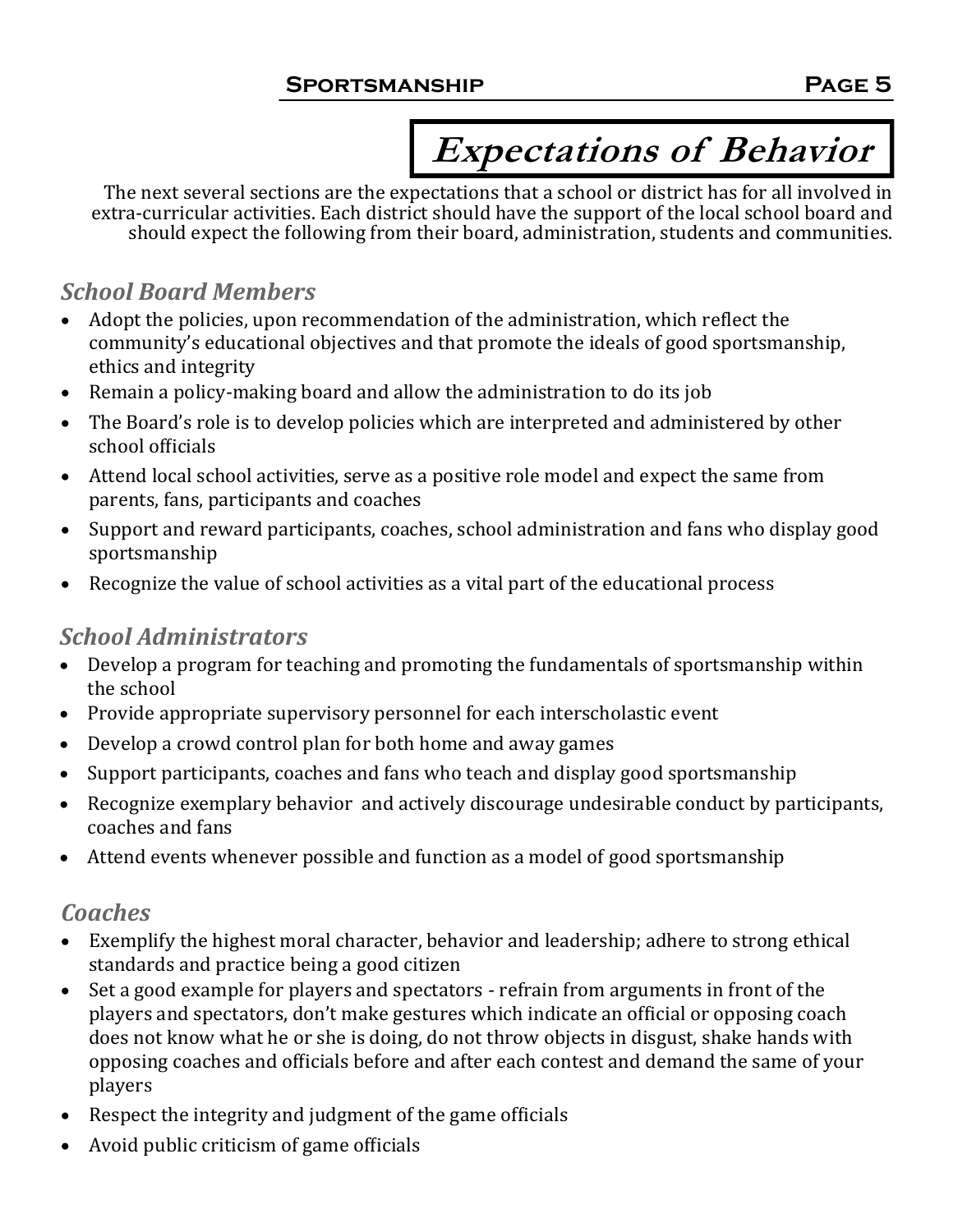#### **Sportsmanship Page 6**

- Display modesty in victory and graciousness in defeat in public and in meeting with media
- Teach sportsmanship and reward/acknowledge players that display good sportsmanship
- Define respectful and disrespectful behavior for your team
- Stress that disrespectful behavior will not be tolerated
- Abide by and teach the rules of the game in letter and in spirit
- Respect the integrity and personalities of the individual athletes
- Do not use profanity, obscene language, or improper actions

#### *Student-Athletes*

- Live up to the standards of sportsmanship established by the school and coaches
- Display modesty in victory and graciousness in defeat
- Avoid excessive celebrating after a play or end of a contest
- Learn and follow the rules of the game and share this knowledge with parents and fans to help them have a better understanding and appreciation of the game
- Respect your opponents and treat them the way you would wish to be treated, as a guest or friend; who better can understand all the hard work and team effort that is required of the participants.?
- Respect the integrity and judgment of the game officials and avoid public criticism of game officials; accept the decision of contest officials
- Remember there is a difference between gamesmanship and sportsmanship; try not to push the limits of the rules to gain an advantage in competition; refrain from taunting, trash talking or making derogatory remarks to your opponents
- Wish opponents good luck before the game and congratulate them in a sincere manner following either victory or defeat

### *Cheerleaders*

- Select positive cheers which praise your team without antagonizing the opponents
- Encourage a positive crowd alternative when booing or an inappropriate chant begins by starting a popular cheer
- Give encouragement to injured players and recognition to outstanding performances by both teams
- Treat opposing cheerleaders the way you would wish to be treated
- Respect the integrity and judgment of the game officials treating them with respect will make a positive impression of your team and community in the eyes of the officials and event management
- Wish opposing cheerleaders good luck before the game and work with them to share time-outs for group cheers; support the opposing crowd by applauding when they perform during a time-out